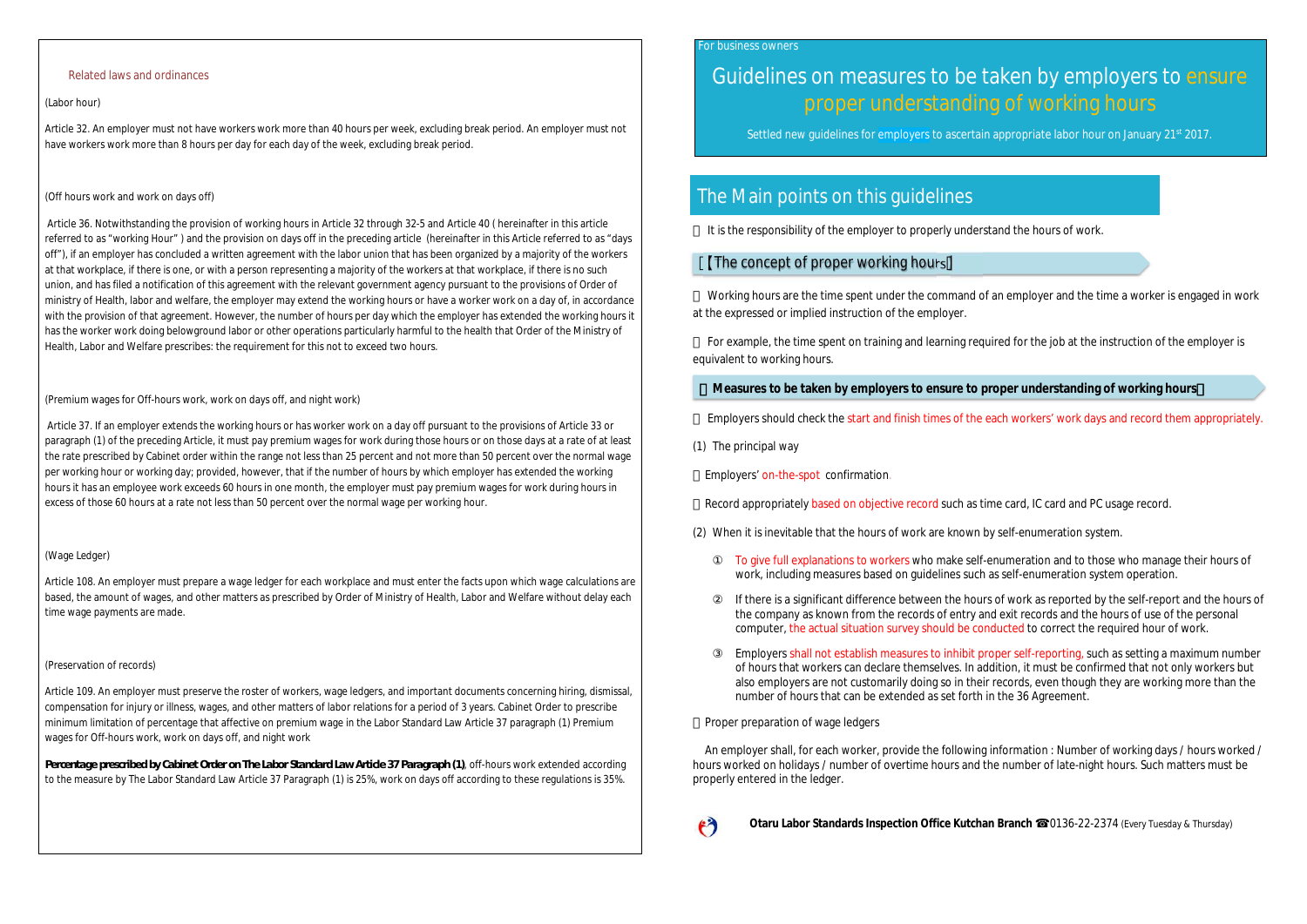#### The target business site

The workplace covered are : **all the workplaces covered by the provisions of the Labor Standard Law concerning hours of work.** (Labor standard law article 4).

#### Subject worker

The workers concerned are those who prescribed in the Labor Standards Act article 41 and subject to the time-of-recognition system except for those who perform off-site labor, only those hours for which the time-of-work recognition system applies.

- 1. A Person prescribed in Article 41 of the Labor Standard Act is, for example, a supervisor. Management supervisors are generally the intentions of managers, plant managers, etc., persons who are in an integrated position with management regarding the determination of working conditions and other labor management, regardless of their position, judged according to the actual situation based on the content of the job.
- 2. Workers who are subject to deemed working hours system

A person who works outside the place of business and is difficult to calculate the hours of work. ( Labor Standard Act Article 38-2)

A person who is subject to the Professional Service discretionary labor system. (Labor Standard Act Article 38-3)

A person who is subject to the discretionary labor system of the Planning and Work type. (Labor Standard Act Article 38-4)

3. Workers who do not apply these guidelines must also be well-maintained, therefore, it is the responsibility of an employer to ensure adequate time management, such as to avoid excessive labor hours.

## **4. Proper preparation of wage ledger**

An employer must enter sufficiently the matters such as each laborers working days, labor hour, labor hour of working on days off and late night labor hour according to the Labor standard law Article 108 as well as under the same law enforcement regulation Article 54. Likewise, In case of blank wage ledger or intentionally entered false labor hour on the wage ledger, up to 300,000 yen of fine will be charged.

# **5. Retention of documents relating to the records of working hours**

An employer must preserve the roster of workers, wage ledger and the attendance book or timecard etc., and others matters of labor relations for a period of 3 years according to The labor standard law article 109.

Under The labor standard law article 109, inflicting the obligation of preservation of "Other matters of labor relations", documents related to such as records of labor hour(Start/End period) is corresponding to this and must preserve for a period of 3 years. Concretely, the records such as Start/end period recorded by employer itself, Time card record, orders and reports of overtime work and labor hour record reported by employee itself are to correspond to this matters. Furthermore, the starting point of 3 years of preservation period is, the last date of each document that entered.

### **6. The duty of manager of labor hour**

The person in charge of the section that in charge of labor management on the business place, manage the matters of improve the labor management such as ascertain the appropriate labor hour within the said business place etc., and plan to ascertain an d improve problems of management of labor hour.

The person in charge of the section that manages the labor management such as human resource and labor management executive or supervisor, must ascertain and consider about what measures to be conducted if there is labor hour management problem such as if the labor hour is ascertained properly or whether conducted heavy long hour labor or not.

# **7. Effective utilization of labor hour etc., setting and improvement committee**

An employer must provide of consideration of problems and its solution on management of labor hour ascertain the actual situation of labor hour management, utilize the labor management council organization of labor hour establishment and improvement committee etc., based on the situation of labor hour management situation within the business place

In case where working hours are managed by self-reporting, it is advisable t utilize labor-management consultation organizations such as the Working Hours Improvement Committee, as necessary, to discuss the current problems in working hours management and measures to resolve them.



**Otaru Labor Standards Inspection Office Kutchan Branch** 0136-22-2374 (Every Tuesday & Thursday)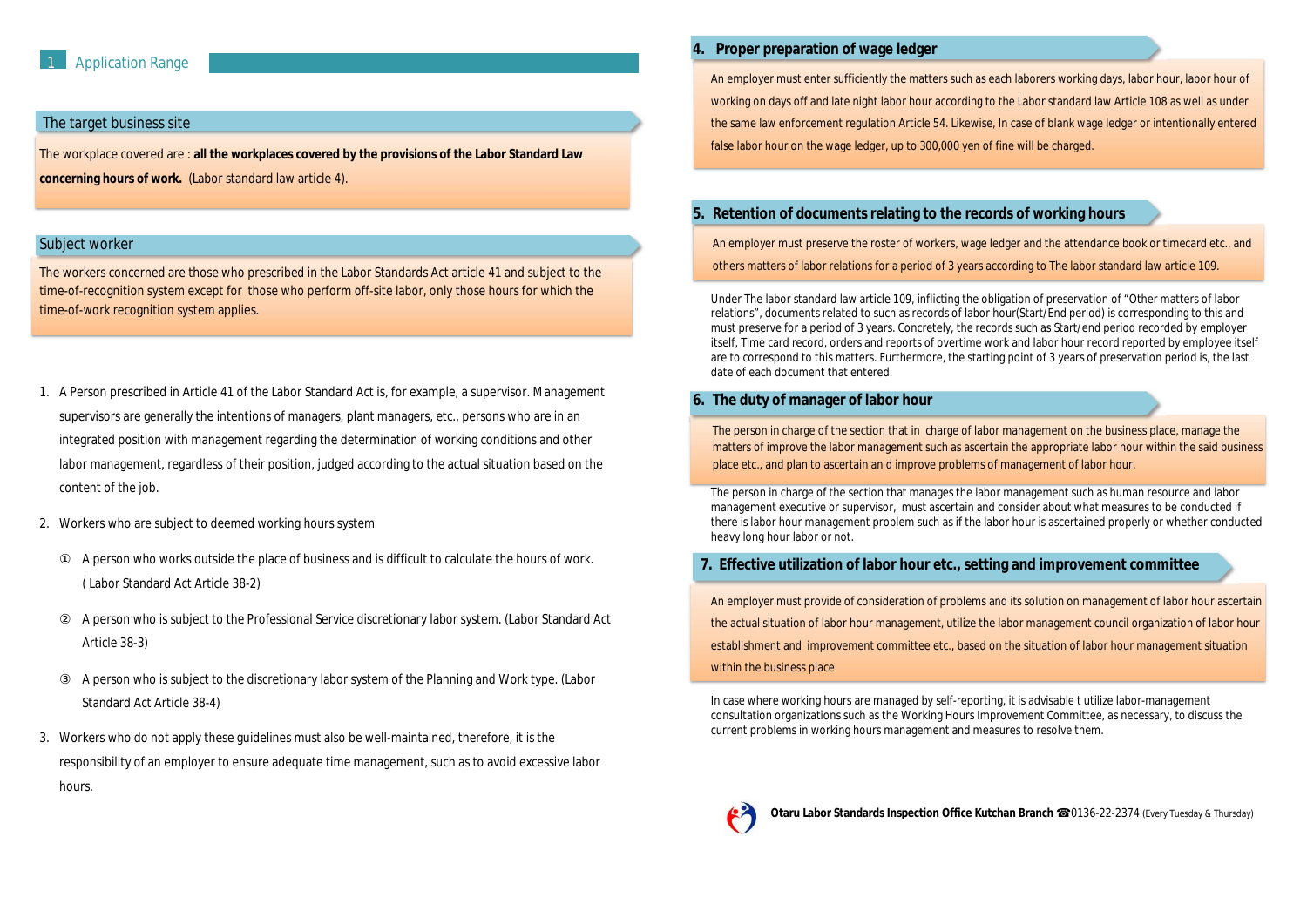#### **About (A)**

Matters to be explained to workers are way of think of labor hour that shown in this guideline, concrete contents of self-assessment system and prevent disadvantage treat from following appropriate self-assessment.

#### **About (B)**

To secure appropriate self-assessment of labor hour, the actual person in charge needs to understand the content of this guideline. Matters to be explained are, same contents as for employer, such as way of think about labor hour shown on this guideline and operation of appropriate self-assessment.

#### **About (C)**

Employer is desirably asked to conduct investigation of actual situation frequently if the self-assessment system is sufficiently operating. Especially, when there is considerable difference between hours that employee stayed at business place and the hours that reported by self-assessment, provide an investigation of actual situation of labor hour. Also, when indicated matters that ascertaining of labor hour is not conducted appropriately by its labor union or laborers that are eligible of self-assessment, provide an investigation of actual situation.

Working hours is the time spent under the command of the user. (Supreme court first Sub– court ruling, The incident at Mitsubishi Heavy Industries Nagasaki Shipyard, March 9<sup>th</sup>, 2002)

#### **About (D)**

When employer commanding to the explanation of the reason in case of there is considerable difference between the hours that self-assessed and the hours recorded on time card etc., when using both methods, there would be possibility of not reporting precisely, confirmation is needed whether the report contents are sufficient or insufficient.

#### **About (E)**

On the assumption that an employer must not provide measures to obstruct sufficient self-assessment by employees, ascertain the fact if conducted of habitual reporting underestimated labor hour by employees etc., or measures to obstruct appropriate report of labor hour of laborers.

# The concept of working hours

#### What is working hour?

- 1. The time a worker works with explicit and implicit instructions by the employer is the hour of work.
- 2. Whether or not a worker is eligible for work hours is not determined by the provisions of labor regulations, etc., but is judged objectively by whether or not the action of the worker are required by the employer.
- 3. The following hours are equivalent to working hours

The time at which the operator instructed to perform preparatory actions necessary for the job ordered to work (such as changing to a prescribed dress required to wear), and after-work (cleaning, etc.) related to the work after the end of the job were carried out in the place of business. When instructed to do so by the employer, it is required to immediately engage in work and the amount of time spent waiting (So-called Standby). Such time could not be treated as a "break" since the workers were not free to use the time in any way they pleased. The amount of time that the employee is require to participate in training, education training, and learning required for the job at the instruction of the employer.